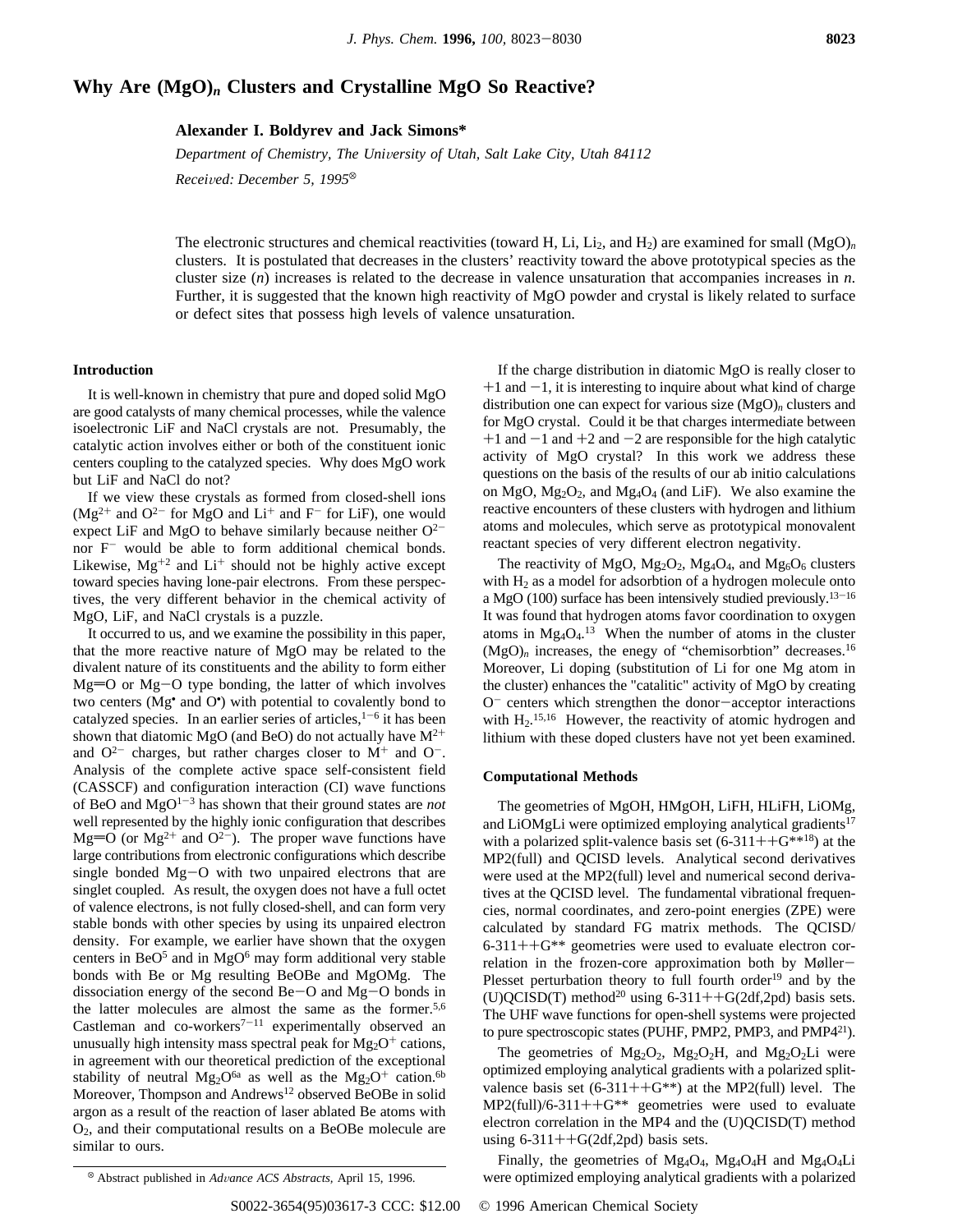**TABLE 1: Calculated Effective Atomic Charges in MgO, LiF, Na<sub>2</sub>O, Mg<sub>2</sub>O<sub>2</sub>, and Mg<sub>4</sub>O<sub>4</sub>** 

| method                  | $E_{\text{tot}}$ , au | $R_{\rm e}$ , $\rm \AA$ | $\mu$ , D      | $Q_0$ , Mulliken <sup>a</sup> | $Q_0$ , dipole <sup>b</sup> | $Q_0$ , CHelpG <sup>c</sup> | $Q_0$ , MK <sup>d</sup> | $Q_0$ , NBO <sup><math>e</math></sup> |
|-------------------------|-----------------------|-------------------------|----------------|-------------------------------|-----------------------------|-----------------------------|-------------------------|---------------------------------------|
|                         |                       |                         |                | MgO                           |                             |                             |                         |                                       |
| $SCF/6 - 311 + G*$      | $-274.36107$          | 1.758                   | 8.91           | $-0.661$                      | $-1.056$                    | $-1.058$                    | $-1.080$                | $-1.410$                              |
| $MP2$ (full)/6-311+G*   | $-274.79448$          | 1.759                   | 7.30           | $-0.559$                      | $-0.865$                    | $-0.871$                    | $-0.904$                | $-1.402$                              |
| $CISD/6-311+G*$         | $-274.60987$          | 1.787                   | 7.02           | $-0.555$                      | $-0.817$                    | $-0.831$                    | $-0.858$                | $-1.240$                              |
| $OCISD/6-311+G*$        | $-274.64356$          | 1.810                   | 6.08           | $-0.471$                      | $-0.700$                    | $-0.720$                    | $-0.755$                | $-1.137$                              |
| $QCISD(T)/6-311+G(2df)$ | $-274.70056$          | 1.778                   | $8.91$ f       | $-0.641$                      | $-0.751^{f}$                | $-0.768$                    | $-0.800^{f}$            | $-1.208$                              |
| SCF/QZ2D2Dif            | $-274.38175$          | 1.724                   | 9.12           | $-0.885$                      | $-1.101$                    | $-1.090$                    | $-1.116$                | $-1.492$                              |
| MP2(full)/QZ2D2Dif      | $-274.87793$          | 1.745                   | 9.05           | $-0.877$                      | $-0.842$                    | $-0.841$                    | $-0.874$                | $-1.404$                              |
| QCISD/QZ2D2Dif          | $-274.70060$          | 1.774                   | 8.93           | $-0.866$                      | $-0.756$                    | $-0.773$                    | $-0.801$                | $-1.239$                              |
|                         |                       |                         |                | LiF                           |                             |                             |                         |                                       |
| $SCF/6-311+G*$          | $-106.97511$          | 1.576                   | 6.65           | $-0.696$                      | $-0.879$                    | $-0.881$                    | $-0.879$                | $-0.976$                              |
| $MP2$ (full)/6-311+G*   | $-107.20515$          | 1.595                   | 6.53           | $-0.651$                      | $-0.853$                    | $-0.854$                    | $-0.851$                | $-0.956$                              |
| $QCISD/6-311+G*$        | $-107.20364$          | 1.595                   | 6.74           | $-0.702$                      | $-0.854$                    | $-0.856$                    | $-0.853$                | $-0.952$                              |
|                         |                       |                         |                | NaONa                         |                             |                             |                         |                                       |
| $SCF/6-311+G*$          | $-398.52898$          | 1.981                   | $\overline{0}$ | $-1.481$                      | $-1.797$                    | $-1.759$                    | $-1.797$                | $-1.955$                              |
| $MP2$ (full)/6-311+G*   | $-399.07197$          | 2.036                   | $\mathbf{0}$   | $-1.476$                      | $-1.552$                    | $-1.492$                    | $-1.552$                | $-1.850$                              |
| $OCISD/6-311+G*$        | $-398.78572$          | 2.050                   | $\theta$       | $-1.475$                      | $-1.210$                    | $-1.172$                    | $-1.210$                | $-1.529$                              |
|                         |                       |                         |                | $Mg_2O_2(D_{2h})$             |                             |                             |                         |                                       |
| $SCF/6-311+G*$          | $-548.99015$          | 1.857                   | $\Omega$       | $-0.882$                      | $-1.503$                    | $-1.468$                    | $-1.503$                | $-1.832$                              |
| $MP2$ (full)/6-311+G*   | $-549.77893$          | 1.910                   | $\mathbf{0}$   | $-0.676$                      | $-1.325$                    | $-1.273$                    | $-1.325$                | $-1.706$                              |
| $QCISD/6-311+G^{*g}$    | $-549.47514$          | 1.910 <sup>g</sup>      | $\Omega$       | $-0.720$                      | $-1.340$                    | $-1.292$                    | $-1.340$                | $-1.700$                              |
|                         |                       |                         |                | $Mg_4O_4(T_d)$                |                             |                             |                         |                                       |
| $SCF/6-311+G*$          | $-1098.26175$         | 1.946                   | $\mathbf{0}$   | $-0.849$                      | $-1.594$                    | $-1.552$                    | $-1.594$                | $-1.846$                              |
| $MP2/6-311+G*h$         | $-1099.22096$         | 1.946 <sup>h</sup>      | $\mathbf{0}$   | $-0.667$                      | $-1.510$                    | $-1.450$                    | $-1.510$                | $-1.768$                              |
|                         |                       |                         |                |                               |                             |                             |                         |                                       |

*<sup>a</sup>* Mulliken population analysis. *<sup>b</sup>* Dipole method that produces charges to fit the potential constrain to reproduce the dipole moment. *<sup>c</sup>* Fitting charges to the potential at points selected accorsding to the ChelpG scheme. *<sup>d</sup>* Fitting charges to the electrostatic potential at points selected according to the Merz-Singh-Kollman scheme. <sup>*e*</sup> Natural population analysis. <sup>*f*</sup> At QCISD/6-311+G(2df) level. <sup>*g*</sup> At MP2(full)/6-311+G\* geometry. <sup>*h*</sup> At  $SCF/6-311+G*$  geometry.

split-valence basis set  $(6-311++G^{***13})$  at the MP2 level. All calculations were carried out with the Gaussian 94 program, $22$ with valence, core, and core-valence electron correlation fully included at the MP2(full) level.

### Quantum Chemical Charges in MgO, Mg<sub>2</sub>O<sub>2</sub>, and Mg<sub>4</sub>O<sub>4</sub>

A straightforward way to define atomic charges in MgO,  $(MgO)<sub>n</sub>$  clusters, and MgO crystal is to perform conventional quantum chemical calculations and to examine the various resonance structures in the resulting wave functions. However, because there is no quantum mechanical operator that rigorously defines atomic charges in molecules, there is a degree of arbitrariness in assigning electron densities to the atoms. Many different methods have been developed for the quantum chemical calculation of atomic charges. We explored five popular methods: Mulliken population analysis,<sup>23</sup> the Merz-Kollman method, $24,25$  which produces partial charges fit to the electrostatic potential at points selected according to the Merz-Singh-Kollman scheme, the CHelpG method that produces charges fit to the electrostatic potential at points selected according to the CHelpG scheme,<sup>26</sup> the dipole method that produces charges to fit the potential constrained to reproduce the dipole moment<sup>22</sup> and the natural bond analysis<sup>27</sup> method of Weinhold. We believe it essential to examine various methods to make certain that any conclusions we draw do not depend on using any *particular* definition of atomic charges.

LiF, Na<sub>2</sub>O, and MgO. Let us first consider the charges in diatomic MgO and compare them with charges in LiF and Na2O which are expected to be close to  $+1$  and  $-1$  and  $+1$ ,  $-2$ ,  $+1$ , respectively. For MgO we used two conventional  $6-311+G^*$ and  $6-311+G(2df)$  basis sets as well as the more extensive (12s6p/7s7p)Mg+ (11s7p/6s4p)O basis set developed by Ahlrichs at al.28 augmented by 2d1f functions from the Gaussian-94 library and two sets of diffuse functions on every atom:  $\alpha_{p8}(Mg) = 0.0179$ ,  $\alpha_{p9}(Mg) = 0.00597$ ,  $\alpha_{p5}(O) = 0.0494$ , and  $\alpha_{p6}(O) = 0.0165$  (QZ2D2Dif basis set). For the other molecules and clusters, only the  $6-311+G^*$  basis set was used because this basis was deemed to be reliable for MgO and remains computationally feasible for the larger systems we studied next. Four theoretical methods, SCF, MP2, CISD, and QCISD, have been used for MgO and (except CISD) for the other molecules.

Our results on MgO, LiF, and Na2O are presented in Table 1 along with those for  $Mg_2O_2$  and  $Mg_4O_4$ . As expected, the calculated effective atomic charges vary substantially from method to method and among basis sets. However, certain features clearly stand out independent of the method used to define the charges:

(1) As expected, the charge on F in LiF is very close to  $-1$ , ranging from ca.  $-0.7$  in the Mulliken scheme to ca.  $-1.0$  in the NBO scheme. Neither variation in basis set nor in ab initio method causes these charges to vary greatly. Even at the SCF level, the charges remain in these ranges.

(2) For Na<sub>2</sub>O, the charge on O varies from ca.  $-1.2$  to  $-2.0$ . As electron correlation is included (i.e., moving beyond the SCF treatment), the charges decrease somewhat in magnitude and then range from  $-1.2$  to  $-1.5$ .

(3) For MgO, the O charges range from  $-0.5$  to  $-1.4$ ; for the best basis sets and highest levels of correlation, they do not exceed  $-1.2$  in magnitude.

(4) The O in MgO is seen to have an atomic charge closer to that of F in LiF than to the O in  $Na<sub>2</sub>O$  independent of the choice of basis set or method used to define atomic charges.

 $Mg_2O_2$  and  $Mg_4O_4$ . We earlier proposed<sup>6</sup> that MgO might be viewed as a pseudobiradical because the pair of electrons involved in forming the second Mg-O bond is very weakly coupled (e.g., the singlet-triplet splitting between the two states of these weakly coupled electrons is only  $0.326 \text{ eV}^{29}$ ). Moreover, these electrons are localized mostly on opposite ends of the molecule. If this description of the bonding in MgO is correct, one might expect that MgO could form a cyclic  $Mg_2O_2$ dimer in which the atomic charges would be close to  $+2$  (Mg)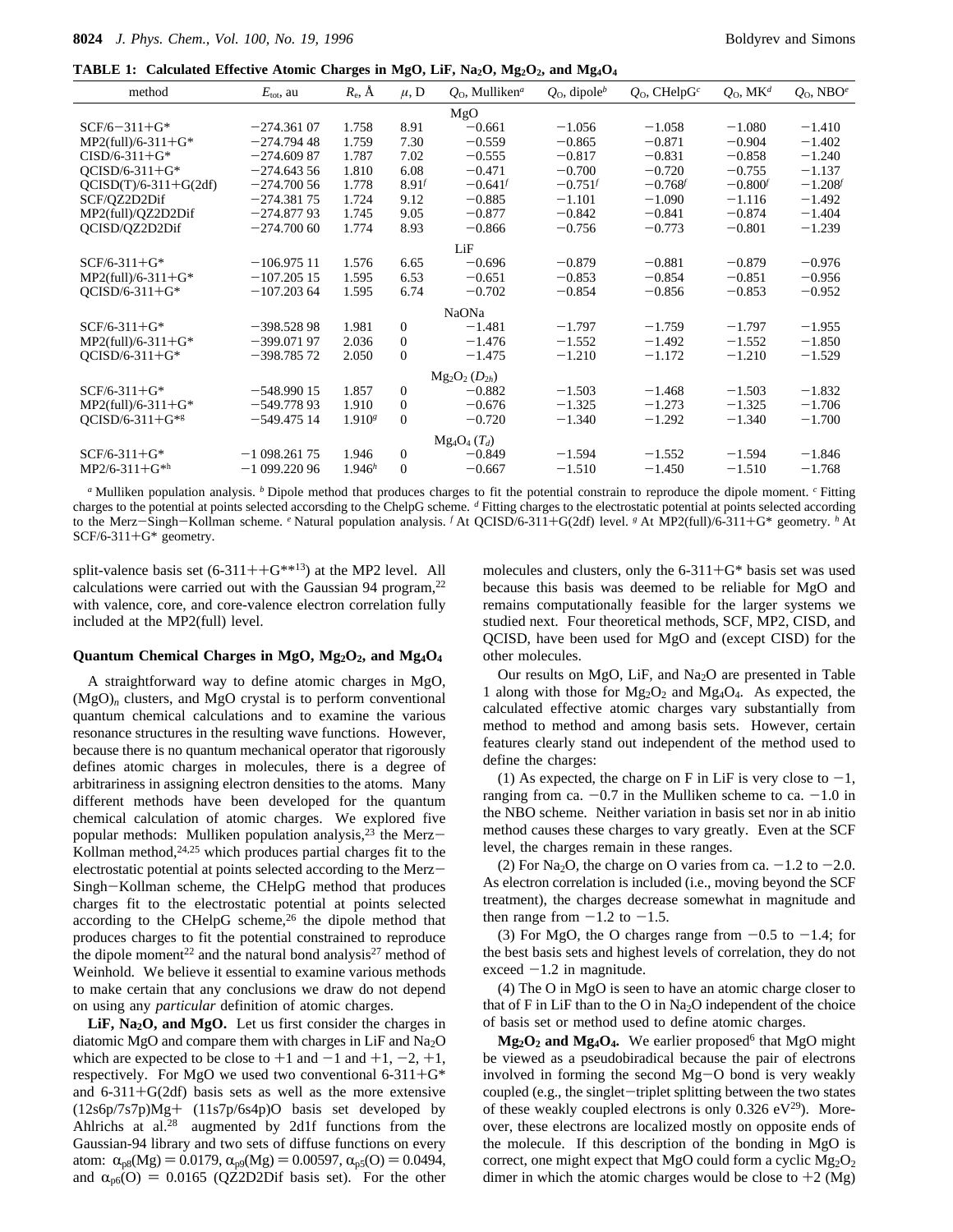# **TABLE 2: Calculated Molecular Properties of HMgO, MgOH, and HMgOH**

|                                                                                                                                                                  | home all cancamica molecular rroperates of mirigory ingoing and mirigori                                                                                       |                                                                                                                                                                    |                                                                                                                                                                                                            |
|------------------------------------------------------------------------------------------------------------------------------------------------------------------|----------------------------------------------------------------------------------------------------------------------------------------------------------------|--------------------------------------------------------------------------------------------------------------------------------------------------------------------|------------------------------------------------------------------------------------------------------------------------------------------------------------------------------------------------------------|
| MgOH $(C_{\infty}^{\circ}, 2\Sigma^+)$<br>$1\sigma^2 2\sigma^2 1\pi^4 3\sigma^1$<br>$MP2$ (full)/6-311++G**<br>$R(Mg-O) = 1.805$ Å<br>$R(O-H) = 0.949 \text{ Å}$ | HMgO $(C_{\infty\nu},{}^2\Sigma^+)$<br>$1\sigma^2 2\sigma^2 1\pi^4 3\sigma^1$<br>$MP2$ (full)/6-311++G**<br>$R(Mg-O) = 1.766$ Å<br>$R(H-Mg) = 2.727 \text{ Å}$ | HMgOH $(C_s, {}^1A')$<br>$1a'^22a'^23a'^21a''^24a'^2$                                                                                                              | HMgOH $(C_{\infty}$ , ${}^{1}\Sigma^{+})$<br>$1\sigma^2 2\sigma^2 1\pi^4 3\sigma^2$<br>$MP2$ (full)/6-311++G**<br>$R(Mg-O) = 1.796 \text{ Å}$<br>$R(H-Mg) = 1.690 \text{ Å}$<br>$R(O-H) = 0.949 \text{ Å}$ |
| $E_{\text{mp2(full)}} = -275.477.76$ au<br>$\langle S^2 \rangle = 0.751$                                                                                         | $E_{\text{mp2(full)}} = -275.29498$ au<br>$\langle S^2 \rangle = 0.757$                                                                                        |                                                                                                                                                                    | $E_{\text{mp2(full)}} = -276.07983$ au<br>$v_1(\sigma) = 4104$ cm <sup>-1</sup>                                                                                                                            |
| $v_1(\sigma) = 4089$ cm <sup>-1</sup>                                                                                                                            | $v_1(\sigma) = 985$ cm <sup>-1</sup>                                                                                                                           |                                                                                                                                                                    | $v_2(\sigma) = 1691$ cm <sup>-1</sup>                                                                                                                                                                      |
| $v_2(\sigma) = 731$ cm <sup>-1</sup>                                                                                                                             | $v_2(\sigma) = 240 \text{ cm}^{-1}$                                                                                                                            |                                                                                                                                                                    | $v_3(\sigma) = 748$ cm <sup>-1</sup>                                                                                                                                                                       |
| $v_3(\pi) = 163$ cm <sup>-1</sup>                                                                                                                                | $v_3(\pi) = 53$ cm <sup>-1</sup>                                                                                                                               |                                                                                                                                                                    | $v_4(\pi) = 337$ cm <sup>-1</sup>                                                                                                                                                                          |
| $ZPE = 7.36$ kcal/mol                                                                                                                                            | $ZPE = 1.90$ kcal/mol                                                                                                                                          |                                                                                                                                                                    | $v_5(\pi) = 147$ cm <sup>-1</sup><br>$ZPE = 10.74$ kcal/mol                                                                                                                                                |
| $\Delta E_{\text{mp2(full)}} = 0.0 \text{ kcal/mol}$                                                                                                             | $\Delta E_{\text{mp2(full)}} = 114.7 \text{ kcal/mol}$                                                                                                         |                                                                                                                                                                    |                                                                                                                                                                                                            |
| $OCISD/6-311++G**$<br>$R(Mg-O) = 1.801$ Å<br>$R(O-H) = 0.948 \text{ Å}$                                                                                          | $QCISD/6-311++G**$<br>$R(Mg-O) = 1.823 \text{ Å}$<br>$R(H-Mg) = 1.687 \text{ Å}$                                                                               | $OCISD/6-311++G**$<br>$R(Mg-O) = 1.793 \text{ Å}$<br>$R(H-Mg) = 1.695 \text{ Å}$<br>$R(O-H) = 0.947 \text{ Å}$<br>$\angle$ MgOH = 174.6°<br>$\angle$ HMgO = 179.0° | $OCISD/6-311++G**$<br>$R(Mg-O) = 1.792 \text{ Å}$<br>$R(H-Mg) = 1.695 \text{ Å}$<br>$R(O-H) = 0.947 \text{ Å}$                                                                                             |
| $E_{\text{qcisd}} = -275.33418$ au<br>$\langle S^2 \rangle = 0.751$                                                                                              | $E_{\text{acisd}} = -275.22489$ au<br>$\langle S^2 \rangle = 0.759$                                                                                            | $E_{\text{qcisd}} = -275.94357$ au<br>$v_1(a') = 4120 \text{ cm}^{-1}$                                                                                             | $E_{\text{acisd}} = -275.94357$ au<br>$v_1(\sigma) = 4122$ cm <sup>-1</sup>                                                                                                                                |
| $v_1(\sigma) = 4100 \text{ cm}^{-1}$                                                                                                                             | $v_1(\sigma) = 1672$ cm <sup>-1</sup>                                                                                                                          | $v_2(a') = 1657$ cm <sup>-1</sup>                                                                                                                                  | $v_2(\sigma) = 1657$ cm <sup>-1</sup>                                                                                                                                                                      |
| $v_2(\sigma) = 736$ cm <sup>-1</sup>                                                                                                                             | $v_2(\sigma) = 680$ cm <sup>-1</sup>                                                                                                                           | $v_3(a') = 752$ cm <sup>-1</sup>                                                                                                                                   | $v_3(\sigma) = 753$ cm <sup>-1</sup>                                                                                                                                                                       |
| $v_3(\pi) = 104$ cm <sup>-1</sup>                                                                                                                                | $v_3(\pi) = 304$ cm <sup>-1</sup>                                                                                                                              | $v_4(a') = 322$ cm <sup>-1</sup><br>$v_5(a') = 46$ cm <sup>-1</sup><br>$v_6(a'') = 322 \text{ cm}^{-1}$                                                            | $v_4(\pi) = 321$ cm <sup>-1</sup><br>$v_5(\pi) = 28i$ cm <sup>-1</sup>                                                                                                                                     |
| $ZPE = 7.21$ kcal/mol                                                                                                                                            | $ZPE = 4.23$ kcal/mol                                                                                                                                          | $ZPE = 10.32$ kcal/mol                                                                                                                                             | $ZPE = 10.25$ kcal/mol                                                                                                                                                                                     |
| $\Delta E_{\text{acisd}}$ = 0.0 kcal/mol                                                                                                                         | $\Delta E_{\text{qcisd}}$ = 68.6 kcal/mol                                                                                                                      | $\Delta E_{\text{qcisd}}$ = 0.0 kcal/mol                                                                                                                           | $\Delta E_{\text{acisd}}$ = 0.000 25 kcal/mol                                                                                                                                                              |
| $QCISD/6-311++G(2df,2pd)$<br>$E_{\text{qcisd}(t)} = -275.39093$<br>$E_{\text{qcisd}} = -275.38203$<br>$\Delta E_{\text{acisd}(t)} = 0.0 \text{ kcal/mol}$        | $QCISD/6-311++G(2df,2pd)$<br>$E_{\text{qcisd}(t)} = -275.279\,76$<br>$E_{\text{acisd}} = -275.273.31$<br>$\Delta E_{\text{qcisd}(t)} = 69.8 \text{ kcal/mol}$  | $QCISD/6-311++G(2df,2pd)$<br>$E_{\text{accisd}(t)} = -276.00466$<br>$E_{\text{acisd}} = -275.99599$                                                                |                                                                                                                                                                                                            |
|                                                                                                                                                                  |                                                                                                                                                                |                                                                                                                                                                    |                                                                                                                                                                                                            |

and  $-2$  (O). We calculated the effective atomic charges in  $Mg_2O_2$  using the same five methods detailed above for MgO and indeed found the charges in  $Mg_2O_2$  to be ca. 0.5 unit larger than in MgO but only the NBO atomic charges are close to 2.

The data presented in Table 1 for  $Mg_2O_2$  as well as that for  $Mg_4O_4$  (T<sub>d</sub>, <sup>1</sup>A<sub>1</sub>) clearly show the following:

(1) The O atoms in  $Mg_2O_2$  are more negative (and thus the Mg atoms more positive) than in diatomic MgO, and are close to the O atom charges in  $Na<sub>2</sub>O$ .

(2) The charges in  $Mg_4O_4$  are not much different from those in  $Mg_2O_2$ .

(3) The inclusion of electron correlation tends to decrease the magnitude of the O atom charges in  $Mg_2O_2$  and in  $Mg_4O_4$ by ca. the same amount as in MgO and Na<sub>2</sub>O.

The data overviewed above suggest that the partial atomic charges in  $(MgO)<sub>n</sub>$  differ significantly from  $\pm 2$  and increase in magnitude as *n* increases. Although the findings discussed thus far may shed some light on what is different between MgO and LiF or NaCl, we do not feel that such equilibrium average charge densities provide a definitive resolution. For this reason, we decided to also examine differences in how Mg*n*O*<sup>n</sup>* and LiF behave when confronted with  $H_2$ ,  $Li_2$ ,  $H$ , or Li reactants. Our findings in this area are discussed in the following section.

## **Comparing Interactions of Mg***n***O***<sup>n</sup>* **and LiF with H and Li Atoms and Diatomic Molecules**

 $MgO + H$  or  $H_2$ . The results of our calculations for MgOH, HMgO, and HMgOH are presented in Table 2. While HMgO is a true minimum on the potential energy surface, this isomer is substantially higher in energy (by 69 kcal/mol at QCISD/6-  $311++G^{**}$ ) than the global minimum structure MgOH. This means that the hydrogen atom favors bonding to the oxygen end of MgO, which is by no means surprising. The dissociation energy  $D_e(MgOH)$  into  $MgO + H$ ) = 120 kcal/mol is more than twice that for the HMgO isomer  $D_e(HMgO)$  into  $MgO + H$ ) = 50 kcal/mol (all numbers at QCISD(T)/6-311++G(2df,2pd)).

At our highest theoretical level (QCISD/6-311++G\*\*), *<sup>R</sup>*e-  $(Mg-O) = 1.801$  Å in MgOH while  $R_e(Mg-O) = 1.823$  Å in HMgO; both are very close to our computed bond length *R*e-  $(Mg-O) = 1.810$  Å in diatomic MgO and somewhat longer than the experimental values 1.749 Å in MgO<sup>30</sup> and 1.76087 Å in MgOH.31 The bond-length discrepancies are related to limitations in both basis sets and theoretical method. The use of larger basis sets somewhat improves the agreement with experiment:  $R(Mg-O) = 1.778$  Å for MgO and  $R(Mg-O) =$ 1.781 Å for MgOH, both at QCISD/6-311++G(2df,2pd); however, we can not use such extended basis sets for the larger systems, so we restrict our analogies to data obtained with the more modest bases.

The dissociation energy of MgO (57 kcal/mol; this value and others are at the QCISD(T)/6-311++ $G(2df,2pd)$  level) is close to the dissociation energy of the Mg-O bond in MgOH (72 kcal/mol), but it is substantially lower than the dissociation energy of the Mg-O bond in HMgOH (112 kcal/mol). However, to correctly compare these energies, we need to take into account the so-called promotion energy (the excitation energy of the Mg atom from the  ${}^{1}S$  to the  ${}^{3}P$  state, which is 59.7 kcal/mol at  $QCISD(T)/6-311+G(2df)$  that the Mg atom gains in both  $MgO \rightarrow Mg + O$  and  $MgOH \rightarrow Mg + OH$ , but does *not* gain in HMgOH  $\rightarrow$  HMg + OH. Therefore, we need to compare the dissociation energy of  $HMgOH \rightarrow HMg + OH$ (112 kcal/mol) with the dissociation energies of MgO  $\rightarrow$  Mg  $(3P)$  +O (117 kcal/mol) and MgOH  $\rightarrow$  Mg (3P) + OH (132 kcal/mol). The trend is clear; the strength of the "double"  $Mg=O$  bond in MgO is about the same as the single  $Mg-O$ bonds in both MgOH and HMgOH. Therefore we conclude that the "second" bond is very weak in MgO (i.e.,  $5-20$  kcal/ mol).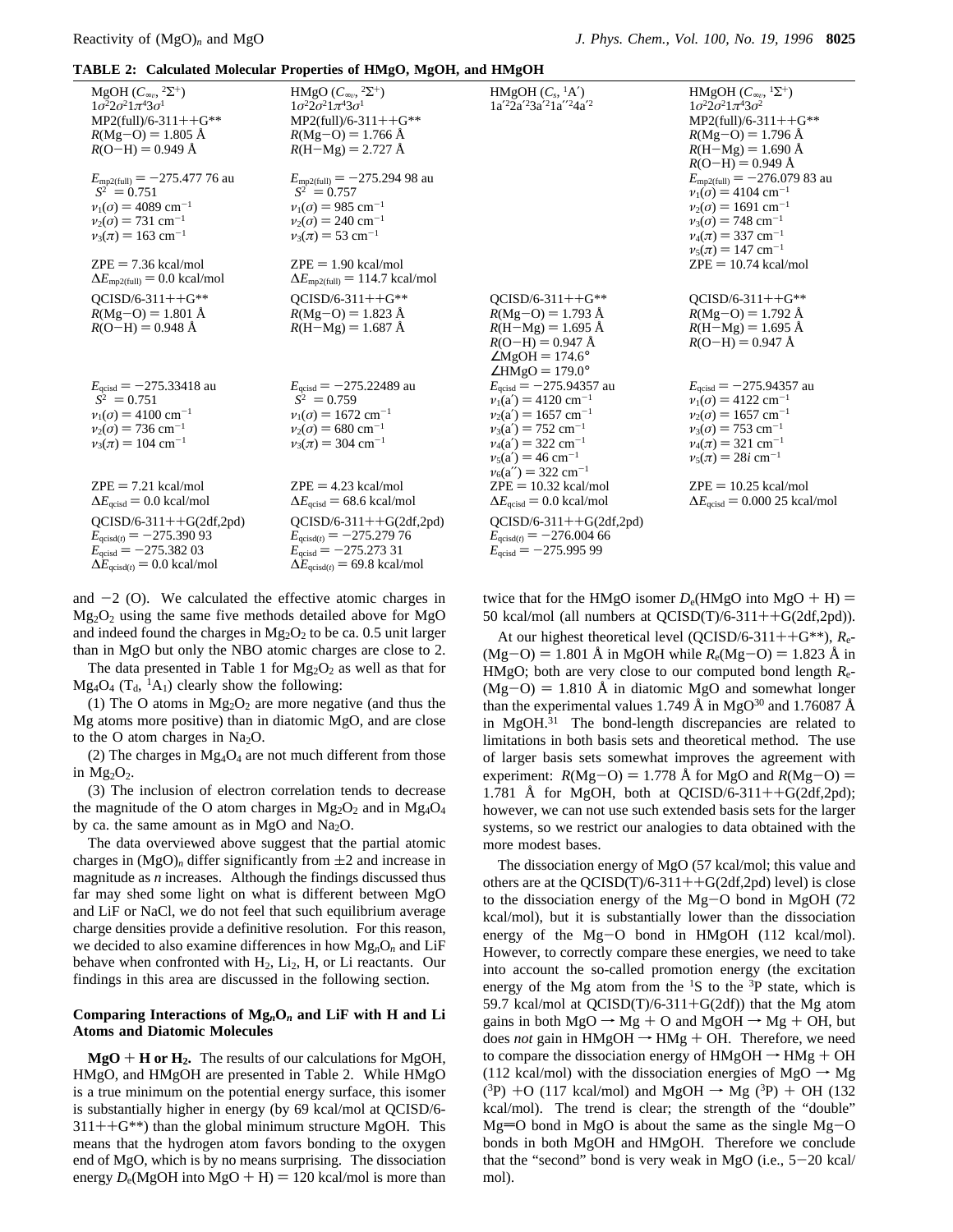|  |  |  |  |  |  | TABLE 3: Calculated Molecular Properties of LiMgO, MgOLi, and LiMgOLi |
|--|--|--|--|--|--|-----------------------------------------------------------------------|
|--|--|--|--|--|--|-----------------------------------------------------------------------|

| MgOLi $(C_{\infty}$ , $2\Sigma^+$ )<br>$1\sigma^2 2\sigma^2 1\pi^4 3\sigma^1$<br>$MP2(full)/6-311++G**$<br>$R(Mg-O) = 1.834 \text{ Å}$<br>$R(O-Li) = 1.649 \text{ Å}$                                                                 | LiMgO $(C_{\infty}^n, {}^2\Sigma^+)$<br>$1\sigma^2 2\sigma^2 1\pi^4 3\sigma^1$<br>$MP2$ (full)/6-311++G**<br>$R(Mg-O) = 1.856 \text{ Å}$<br>$R(Li-Mg) = 2.735 \text{ Å}$                                                | LiMgOLi $(Ck_{\infty}$ , $1\Sigma^+$ )<br>$1\sigma^2 2\sigma^2 1\pi^4 3\sigma^2$<br>$MP2$ (full)/6-311++G**<br>$R(Mg-O) = 1.844 \text{ Å}$<br>$R(Li-Mg) = 2.781 \text{ Å}$<br>$R(O-Li) = 1.644 \text{ Å}$                                |
|---------------------------------------------------------------------------------------------------------------------------------------------------------------------------------------------------------------------------------------|-------------------------------------------------------------------------------------------------------------------------------------------------------------------------------------------------------------------------|------------------------------------------------------------------------------------------------------------------------------------------------------------------------------------------------------------------------------------------|
| $E_{\text{mp2(full)}} = -282.38455$ au<br>$\langle S^2 \rangle = 0.752$<br>$v_1(\sigma) = 959$ cm <sup>-1</sup><br>$v_2(\sigma) = 601$ cm <sup>-1</sup><br>$v_3(\pi) = 92$ cm <sup>-1</sup>                                           | $E_{\text{mp2(full)}} = -282.25343$ au<br>$\langle S^2 \rangle = 0.774$<br>$v_1(\sigma) = 643$ cm <sup>-1</sup><br>$v_2(\sigma) = 338$ cm <sup>-1</sup><br>$v_3(\pi) = 105$ cm <sup>-1</sup>                            | $E_{\text{mp2(full)}} = -289.873$ 16 au<br>$v_1(\sigma) = 961$ cm <sup>-1</sup><br>$v_2(\sigma) = 604$ cm <sup>-1</sup><br>$v_3(\sigma) = 319$ cm <sup>-1</sup><br>$v_4(\pi) = 125$ cm <sup>-1</sup><br>$v_5(\pi) = 63$ cm <sup>-1</sup> |
| $ZPE = 2.49$ kcal/mol<br>$\Delta E_{\text{mp2(full)}} = 0.0 \text{ kcal/mol}$                                                                                                                                                         | $ZPE = 1.70$ kcal/mol<br>$\Delta E_{\text{mp2(full)}} = 82.3 \text{ kcal/mol}$                                                                                                                                          | $ZPE = 3.23$ kcal/mol                                                                                                                                                                                                                    |
| $OCISD/6-311++G**$<br>$R(Mg-O) = 1.823 \text{ Å}$<br>$R(O-Li) = 1.645 \text{ Å}$                                                                                                                                                      | $OCISD/6-311++G**$<br>$R(Mg-O) = 1.841 \text{ Å}$<br>$R(Li-Mg) = 2.744 \text{ Å}$                                                                                                                                       | $OCISD/6-311+*G**$<br>$R(Mg-O) = 1.832 \text{ Å}$<br>$R(Li-Mg) = 2.761 \text{ Å}$<br>$R(O-Li) = 1.641 \text{ Å}$                                                                                                                         |
| $E_{\text{acisd}} = -282.22110 \text{ au}$<br>$\langle S^2 \rangle = 0.752$<br>$v_1(\sigma) = 971$ cm <sup>-1</sup><br>$v_2(\sigma) = 611$ cm <sup>-1</sup><br>$v_3(\pi) = 92$ cm <sup>-1</sup>                                       | $E_{\text{acisd}} = -282.11753$ au<br>$\langle S^2 \rangle = 0.774$<br>$v_1(\sigma) = 656$ cm <sup>-1</sup><br>$v_2(\sigma) = 326$ cm <sup>-1</sup><br>$v_3(\pi) = 100 \text{ cm}^{-1}$                                 | $E_{\text{acisd}} = -289.70453$ au<br>$v_1(\sigma) = 975$ cm <sup>-1</sup><br>$v_2(\sigma) = 616$ cm <sup>-1</sup><br>$v_3(\sigma) = 324$ cm <sup>-1</sup><br>$v_4(\pi) = 126$ cm <sup>-1</sup><br>$v_5(\pi) = 64$ cm <sup>-1</sup>      |
| $ZPE = 2.53$ kcal/mol<br>$\Delta E_{\text{qcisd}} = 0.0 \text{ kcal/mol}$<br>$QCISD/6 - 311 + G(2df)$<br>$E_{\text{qcisd}(t)} = -282.28022$<br>$E_{\text{qcisd}} = -282.26845$<br>$\Delta E_{\text{acisd}(t)} = 0.0 \text{ kcal/mol}$ | $ZPE = 1.70$ kcal/mol<br>$\Delta E_{\text{qcisd}}$ = 65.0 kcal/mol<br>$QCISD/6 - 311 + G(2df)$<br>$E_{\text{qcisd}(t)} = -282.16941$<br>$E_{\text{qcisd}} = -282.16187$<br>$\Delta E_{\text{acisd}(t)}$ = 69.5 kcal/mol | $ZPE = 3.28$ kcal/mol<br>$QCISD/6 - 311 + G(2df)$<br>$E_{\text{qcisd}(t)} = -289.76548$<br>$E_{\text{qcisd}} = -289.75310$                                                                                                               |

The exothermicity or energy of "chemisorption" of  $H_2$  on the MgO diatomic molecule with the formation of HMgOH is 82.7 kcal/mol. This is expected to exceed the chemisorption energy for  $H_2$  molecules on other  $(MgO)_n$  clusters and MgO crystal because, as was shown above, the magnesium and oxygen atoms have the lowest atomic charges in the diatomic molecule and therefore should have the highest reactivity. Anchel and Glendening<sup>16</sup> found in their ab initio calculations of the  $H_2(MgO)<sub>n</sub>$ ,  $n = 1-4$  clusters that indeed the chemisorption energy of H<sub>2</sub> to  $(MgO)<sub>n</sub>$  is highest for  $n = 1$ . Their chemisorption energy of 88.5 kcal/mol is somewhat larger than ours because they used MP2 level theory and smaller basis sets than in this work.

If MgO has more of a single bond than a double bond, one can expect the energy of the reaction  $MgO + 2H \rightarrow HMgOH$ to be nearly the sum of the energies of the reactions MgOH +  $H \rightarrow HMgOH$  and  $HMgO + H \rightarrow HMgOH$ . Indeed, the energy of the former reaction (191 kcal/mol) is close to the sum of energies (213 kcal/mol) of the last two reactions. According to these numbers, the effect due to partial binding of the second pair of electrons in MgO is ca. 22 kcal/mol which is similar to the 5-20 kcal/mol range noted earlier in this section.

In summary, the direct comparison of the bond length and bond energy of the "double" Mg=O or  $Mg^{2+}O^{2-}$  bond in MgO with normal single  $Mg - O$  bonds demonstrates that  $MgO$  does not possess a conventional double bond and therefore can form strong bonds with hydrogen giving MgOH, HMgO, and HMgOH.

 $MgO + Li$  or  $Li<sub>2</sub>$ . The results of our calculations for MgOLi, LiMgO, and LiMgOLi are presented in Table 3. LiOMg  $(^{2}\Sigma^{+})$ was found to be the global minimum. The linear LiMgO  $(2\Sigma^+)$ structure is a local minimum which is 70 kcal/mol (at QCISD-  $(T)/6-311+G(2df)$ ) less stable than LiOMg.

The LiOMg molecule is found to be very stable  $D_e = 70$ kcal/mol for dissociation into LiO ( ${}^{2}$  $\Pi$ ) + Mg (<sup>1</sup>S) and  $D_e$  = 93 kcal/mol for breaking into MgO ( ${}^{1}\Sigma^{+}$ ) + Li ( ${}^{2}$ S) at QCISD- $(T)/6-311+G(2df)$ . The latter dissociation energy is comparable to the dissociation energy  $D_e = 80$  kcal/mol of LiO, and the dissociation energy into Mg + LiO is comparable to the dissociation energy  $D_e = 57$  kcal/mol of MgO (both at QCISD- $(T)/6-311+G(2df)$ , again supporting the view that the oxygen atom in MgO has charge closer to  $-1$  than to  $-2$ .

The energy of "chemisorption" of  $Li<sub>2</sub>$  on the MgO diatomic molecule to form LiMgOLi is 102 kcal/mol (QCISD(T)/6-  $311+G(2df)$ , which is higher than the corresponding energy  $\Delta E = 82.7$  kcal/mol reported in the preceding section for H<sub>2</sub>. This difference is due to the low dissociation energy of  $Li<sub>2</sub>$  (23.6) kcal/mol at QCISD(T)/6-311+G(2df)/24.6 kcal/mol experiment<sup>30</sup>) compared to  $H_2$  (108.1 kcal/mol at QCISD(T)/6-311+G-(2df)/109.5 kcal/mol experiment<sup>30</sup>). The dissociation energy  $D_e$  $= 99$  kcal/mol of LiOMgLi into LiMg (<sup>2</sup> $\Sigma$ <sup>+</sup>) + LiO (<sup>2</sup> $\Pi$ ) is somewhat lower than the dissociation energy  $D_e = 112$  kcal/ mol of HMgOH into HMg ( ${}^{2}\Sigma^{+}$ ) + HO ( ${}^{2}\Pi$ ) and both are somewhat lower than the dissociation energy  $D_e = 117$  kcal/ mol of MgO into Mg  $(^{3}P)$  + O  $(^{3}P)$ .

From these data it is clear that the difference between the dissociation energy of MgO and LiOMgLi (or HMgOH) is too small to support the existence of a significant double bond in MgO. They are consistent with bonding in the range  $5-20$ kcal/mol.

**LiF**  $+$  **H** or **H**<sub>2</sub>. Because LiF is valence isoelectronic to MgO, one might expect LiF to couple with hydrogen similar to MgO. We studied the full potential energy surface of LiFH and found two minima which are, in fact, only weak van der Waals complexes (see Table 4). The global minimum structure is the FH $\cdot\cdot\cdot$ Li (C<sub>s</sub>, <sup>2</sup>A') structure with a strong F-H bond and a weak van der Waals bond between FH and Li. At our highest level of theory  $(QCISD(T)/6-311++ G(2df,2pd))$  the binding energy of FH and Li is 5.8 kcal/mol.

The local minimum structure is FLi $\cdots$ H ( $C_{\infty}$ , <sup>2</sup> $\Sigma$ <sup>+</sup>) with a strong F-Li bond and weak van der Waals bond between FLi and H. This structure is 10.6 kcal/mol less stable than the global minimum.

From these data one can conclude that LiF can form only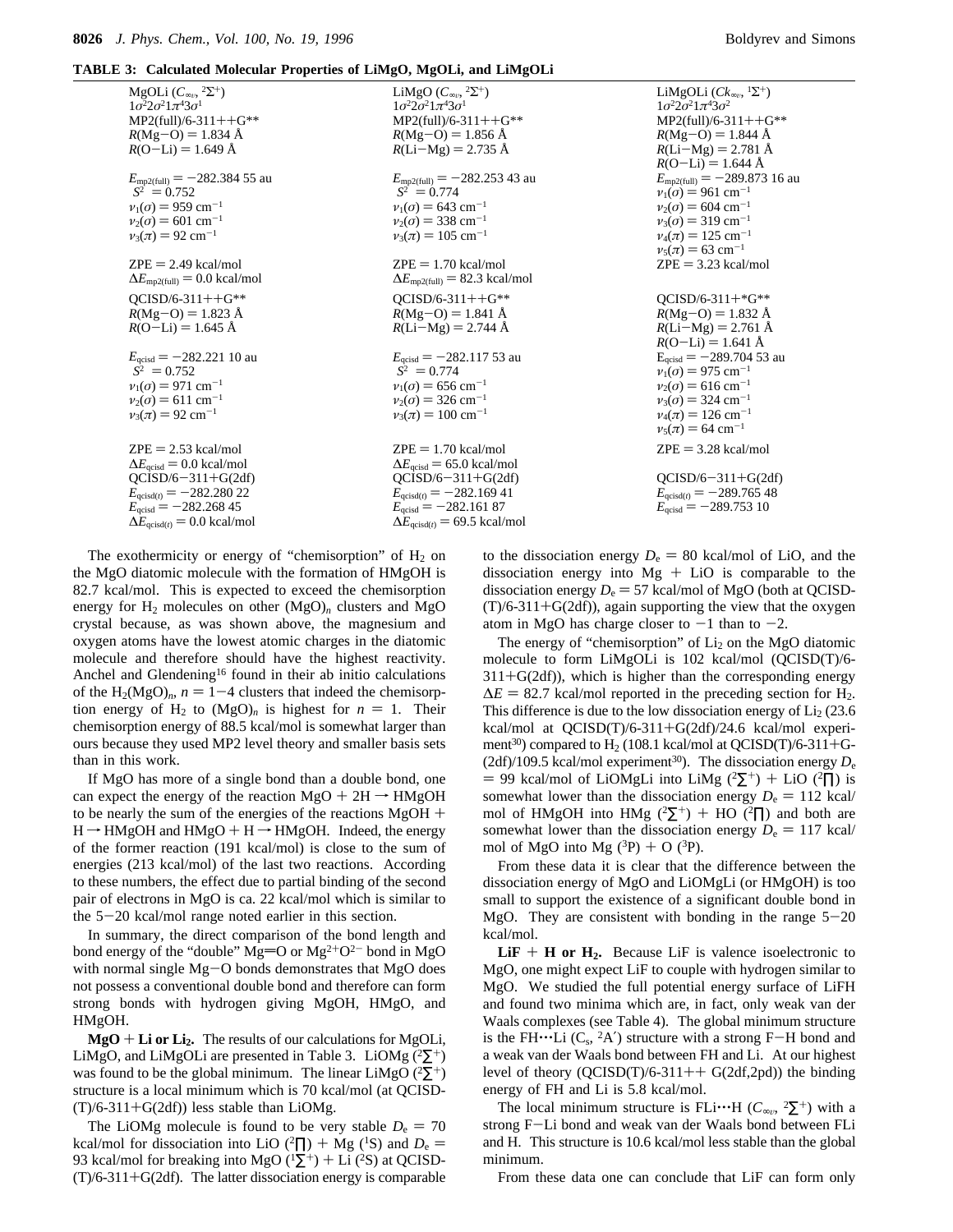|  | <b>TABLE 4: Calculated Molecular Properties of LiFH and LiFHH</b> |  |  |  |  |  |  |
|--|-------------------------------------------------------------------|--|--|--|--|--|--|
|--|-------------------------------------------------------------------|--|--|--|--|--|--|

| HFLi $(C_s, {}^2A')$<br>$1a'^22a'^23a'^21a''^24a'^1$<br>$MP2$ (full)/6-311++G**<br>$R(Li-F) = 1.926 \text{ Å}$<br>$R(F-H) = 0.928$ Å<br>$\angle$ LiFH = 114.3°<br>$E_{\text{mp2(full)}} = -107.75152$ au<br>$\langle S^2 \rangle = 0.750$<br>$v_1(a') = 3957$ cm <sup>-1</sup><br>$v_2(a') = 378$ cm <sup>-1</sup><br>$v_3(a') = 339$ cm <sup>-1</sup><br>$ZPE = 6.68$ kcal/mol<br>$\Delta E_{\text{mp2(full)}} = 0.0 \text{ kcal/mol}$                                                                                 | HLiF $(C_{\infty}$ , $^2\Sigma^+)$<br>$1\sigma^2 2\sigma^2 1\pi^4 3\sigma^1$<br>$MP2$ (full)/6-311++G**<br>$R(Li-H) = 2.405$ Å<br>$R(Li-F) = 1.596 \text{ Å}$<br>$E_{\text{mp2(full)}} = -107.73856$ au<br>$\langle S^2 \rangle = 0.750$<br>$v_1(\sigma) = 886$ cm <sup>-1</sup><br>$v_2(\sigma) = 251$ cm <sup>-1</sup><br>$v_3(\pi) = 60$ cm <sup>-1</sup><br>$ZPE = 1.80$ kcal/mol<br>$\Delta E_{\text{mp2(full)}} = 8.1 \text{ kcal/mol}$                                                                    | LiFHH $(C_{\infty n}, {}^{1}\Sigma^{+})$<br>$1\sigma^2 2\sigma^2 3\sigma^2 1\pi^4$<br>$MP2$ (full)/6-311++G**<br>$R(Li-F) = 1.597 \text{ Å}$<br>$R(F-H) = 2.370 \text{ Å}$<br>$R(H-H) = 0.743 \text{ Å}$<br>$E_{\text{mp2(full)}} = -108.40010 \text{ au}$<br>$v_1(\sigma) = 4459$ cm <sup>-1</sup><br>$v_2(\sigma) = 881$ cm <sup>-1</sup><br>$v_3(\sigma) = 188$ cm <sup>-1</sup><br>$v_4(\pi) = 440 \text{ cm}^{-1}$<br>$v_5(\pi) = 35$ cm <sup>-1</sup><br>$ZPE = 9.26$ kcal/mol<br>$\Delta E_{\text{mp2(full)}} = 0.0 \text{ kcal/mol}$                             | LiHHF $(C_{\infty n}, \frac{1}{2}E^{+})$<br>$1\sigma^2 2\sigma^2 1\pi^4 3\sigma^2$<br>$MP2$ (full)/6-311++G**<br>$R(Li-H) = 1.576$ Å<br>$R(H-H) = 1.394 \text{ Å}$<br>$R(F-H) = 0.950$<br>$E_{\text{mp2(full)}} = -108.34128$ au<br>$v_1(\sigma) = 3429$ cm <sup>-1</sup><br>$v_2(\sigma) = 1635$ cm <sup>-1</sup><br>$v_3(\sigma) = 271$ cm <sup>-1</sup><br>$v_4(\pi) = 791$ cm <sup>-1</sup><br>$v_5(\pi) = 229i$ cm <sup>-1</sup><br>$ZPE = 9.89$ kcal/mol<br>$\Delta E_{\text{mp2(full)}}$ = 36.9 kcal/mol                                            | HLiFH $(C_{\infty n}, 1\Sigma^+)$<br>$1\sigma^2 2\sigma^2 1\pi^4 3\sigma^2$<br>$MP2$ (full)/6-311++G**<br>$R(Li-H) = 1.608$ Å<br>$R(Li-F) = 1.909 \text{ Å}$<br>$R(F-H) = 0.920$<br>$E_{\text{mp2(full)}} = -108.33769$ au<br>$v_1(\sigma) = 4153$ cm <sup>-1</sup><br>$v_2(\sigma) = 1397$ cm <sup>-1</sup><br>$v_3(\sigma) = 344$ cm <sup>-1</sup><br>$v_4(\pi) = 152$ cm <sup>-1</sup><br>$v_5(\pi) = 200i$ cm <sup>-1</sup><br>$ZPE = 8.86$ kcal/mol<br>$\Delta E_{\text{mp2(full)}} = 39.2 \text{ kcal/mol}$                                                      |
|-------------------------------------------------------------------------------------------------------------------------------------------------------------------------------------------------------------------------------------------------------------------------------------------------------------------------------------------------------------------------------------------------------------------------------------------------------------------------------------------------------------------------|------------------------------------------------------------------------------------------------------------------------------------------------------------------------------------------------------------------------------------------------------------------------------------------------------------------------------------------------------------------------------------------------------------------------------------------------------------------------------------------------------------------|--------------------------------------------------------------------------------------------------------------------------------------------------------------------------------------------------------------------------------------------------------------------------------------------------------------------------------------------------------------------------------------------------------------------------------------------------------------------------------------------------------------------------------------------------------------------------|------------------------------------------------------------------------------------------------------------------------------------------------------------------------------------------------------------------------------------------------------------------------------------------------------------------------------------------------------------------------------------------------------------------------------------------------------------------------------------------------------------------------------------------------------------|------------------------------------------------------------------------------------------------------------------------------------------------------------------------------------------------------------------------------------------------------------------------------------------------------------------------------------------------------------------------------------------------------------------------------------------------------------------------------------------------------------------------------------------------------------------------|
| $QCISD/6-311++G**$<br>$R(Li-F) = 1.929 \text{ Å}$<br>$R(F-H) = 0.927 \text{ Å}$<br>$\angle$ LiFH = 114.7°<br>$E_{\text{acisd}} = -107.72210$ au<br>$\langle S^2 \rangle = 0.750$<br>$v_1(a') = 3970 \text{ cm}^{-1}$<br>$v_2(a') = 378$ cm <sup>-1</sup><br>$v_3(a') = 340$ cm <sup>-1</sup><br>$ZPE = 6.70$ kcal/mol<br>$\Delta E_{\text{qcisd}}$ = 0.0 kcal/mol<br>$QCISD/6-311++G(2df2pd)$<br>$E_{\text{qcisd}(t)} = -107.77759$<br>$E_{\text{acisd}} = -107.77095$<br>$\Delta E$ <sub>qcisd(t)</sub> = 0.0 kcal/mol | $QCISD/6-311++G**$<br>$R(Li-H) = 2.412 \text{ Å}$<br>$R(Li-F) = 1.596 \text{ Å}$<br>$E_{\text{acisd}} = -107.70448$ au<br>$\langle S^2 \rangle = 0.750$<br>$v_1(\sigma) = 887$ cm <sup>-1</sup><br>$v_2(\sigma) = 244$ cm <sup>-1</sup><br>$v_3(\pi) = 49$ cm <sup>-1</sup><br>$ZPE = 1.76$ kcal/mol<br>$\Delta E_{\text{qcisd}} = 11.1 \text{ kcal/mol}$<br>$QCISD/6-311++G(2df2pd)$<br>$E_{\text{acisd}(t)} = -107.76054$<br>$E_{\text{qcisd}} = -107.75368$<br>$\Delta E$ <sub>acisd(t)</sub> = 10.7 kcal/mol | $QCISD/6-311++G**$<br>$R(Li-F) = 1.597 \text{ Å}$<br>$R(F-H) = 2.379 \text{ Å}$<br>$R(H-H) = 0.747$ Å<br>$E_{\text{acisd}} = -108.37410$ au<br>$v_1(\sigma) = 4363$ cm <sup>-1</sup><br>$v_2(\sigma) = 884$ cm <sup>-1</sup><br>$v_3(\sigma) = 188$ cm <sup>-1</sup><br>$v_4(\pi) = 411$ cm <sup>-1</sup><br>$v_5(\pi) = 29$ cm <sup>-1</sup><br>$ZPE = 9.03$ kcal/mol<br>$\Delta E_{\text{qcisd}}$ = 0.0 kcal/mol<br>$QCISD/6-311++G(2df2pd)$<br>$E_{\text{qcisd}(t)} = -108.43453$<br>$E_{\text{qcisd}} = -108.42757$<br>$\Delta E$ <sub>qcisd(t)</sub> = 0.0 kcal/mol | $QCISD/6-311++G**$<br>$R(Li-H) = 1.582$ Å<br>$R(H-H) = 1.440 \text{ Å}$<br>$R(F-H) = 0.943$ Å<br>$E_{\text{acisd}} = -108.31764$ au<br>$v_1(\sigma) = 3568$ cm <sup>-1</sup><br>$v_2(\sigma) = 1600 \text{ cm}^{-1}$<br>$v_3(\sigma) = 258$ cm <sup>-1</sup><br>$v_4(\pi) = 684$ cm <sup>-1</sup><br>$v_5(\pi) = 304$ i cm <sup>-1</sup><br>$ZPE = 9.71$ kcal/mol<br>$\Delta E_{\text{qcisd}}$ = 35.4 kcal/mol<br>$QCISD/6-311++G(2df2pd)$<br>$E_{\text{qcisd}(t)} = -108.37896$<br>$E_{\text{qcisd}} = -108.37204$<br>$\Delta E$ qcisd(t) = 34.9 kcal/mol | $QCISD/6-311++G**$<br>$R(Li-H) = 1.614 \text{ Å}$<br>$R(Li-F) = 1.915 \text{ Å}$<br>$R(F-H) = 0.918$ Å<br>$E_{\text{acisd}} = -108.31534$ au<br>$v_1(\sigma) = 4177$ cm <sup>-1</sup><br>$v_2(\sigma) = 1371$ cm <sup>-1</sup><br>$v_3(\sigma) = 336$ cm <sup>-1</sup><br>$v_4(\pi) = 148$ cm <sup>-1</sup><br>$v_5(\pi) = 227$ i cm <sup>-1</sup><br>$ZPE = 8.83$ kcal/mol<br>$\Delta E_{\text{qcisd}}$ = 36.9 kcal/mol<br>$QCISD/6-311++G(2df2pd)$<br>$E_{\text{qcisd}(t)} = -108.374\,69$<br>$E_{\text{qcisd}} = -108.36848$<br>$\Delta E$ qcisd(t) = 37.5 kcal/mol |

weak van der Waals complexes with H, which is consistent with our earlier observation that the charges are close to  $\pm 1$  and that  $F^-$  has a full octet.

LiF also does not react chemically with  $H_2$ . The most stable structure of  $LiFH_2$  stoichiometry (Table 4) is a van der Waals complex between  $H_2$  and LiF. The global minimum structure has a linear H-H···F-Li ( $C_{\infty}$ , <sup>1</sup> $\Sigma$ <sup>+</sup>) structure (Table 4), which is bound only by 1.7 kcal/mol  $(QCISD(T)/6-311++G(2df,2pd)).$ Again, this is completely different from the reactivity of MgO and  $H_2$ .

Li<sub>2</sub>F, Li<sub>2</sub>Cl, Na<sub>2</sub>F, Na<sub>2</sub>Cl, Cs<sub>2</sub>F, and Cs<sub>2</sub>Cl have also been the subject of theoretical and experimental studies. $32-42$  While MgO and BeO reacting with Li form a very strongly bound MgOLi and BeOLi, the valence isoelectronic alkali-metal halides (Hal) reacting with alkali atoms (Alk) form relatively weakly bound Alk<sub>2</sub>Hal molecules ( $D_e$  < 34 kcal/mol<sup>38</sup>), where the atomic charge distributions are close to  $\text{Alk}_2^+$  and  $\text{Hal}^-$ . In other words, the extra alkali atom does not form an additional bond with the halogen but rather reacts with the first alkali atom; hence, the electronic structures of these molecules are completely different from those of the isoelectronic MgOLi, BeOLi, etc.

From all of the above data it is clear that LiF is indeed a valence-saturated molecule whose ions have very stable full octet electronic structures, while MgO behaves more like a psudobiradical.

 $2MgO \rightarrow Mg<sub>2</sub>O<sub>2</sub>$ . One might expect that dimerization of MgO would diminish the  $^{\bullet}$ Mg $^{\bullet}$ O $^{\bullet}$  character by tying up the reactive sites and increase atomic charges and might lead to an reactive sites and increase atomic charges and might lead to an unusually large dimerization energy and to a larger singlettriplet splitting in the dimer.

This is exactly what we find in our calculations. At our highest level of theory ( $QCISD(T)/6-311+G(2df)$ ), the dimerization energy is found to be 125 kcal/mol, which is substantially higher than the dimerization energy 61.2 kcal/mol for the isoelectronic NaF.<sup>43</sup> If MgO involves appreciable  $^{\circ}Mg-O^{\bullet}$ <br>character as claimed earlier, the 125 kcal/mol released in the character as claimed earlier, the 125 kcal/mol released in the

reaction  $2MgO \rightarrow Mg<sub>2</sub>O<sub>2</sub>$  should be close to twice the dissociation energy of the  $Mg-O$  bond in  $Mg-O-Mg$ , which is 75 kcal/mol (QCISD(T)/6-311+G(2df)).

Another sign that electrons forming the weak second bond in MgO couple to form new bonds upon dimerization is provided by the large increase in singlet triplet splitting that accompanies dimerization. We performed calculations of several triplet states:  ${}^{3}B_{1g}$  ( $1a_{g}^{2}1b_{2u}^{2}2a_{g}^{2}1b_{1u}^{2}1b_{3u}^{2}1b_{3g}^{2}2b_{2u}^{2}1b_{1g}^{1}3a_{g}^{1}$ ),  ${}^{3}B_{2u}$  $(1a_g^21b_{2u}^22a_g^21b_{1u}^21b_{3u}^21b_{3g}^22b_{2u}^11b_{1g}^23a_g^1), 3B_{3g}$ ,  $(1a_g^21b_{2u}^2$  $2a_g^21b_{1u}^21b_{3u}^21b_{3g}^22b_{2u}^11b_{1g}^22b_{1u}^1$ ), and  ${}^3A_u$   $(1a_g^21b_{2u}^22a_g^21b_{1u}^2$ - $1b_{3u}^2$   $1b_{3g}^2 2b_{2u}^2 1b_{1g}^1 2b_{1u}^1$ , and our data are summarized in Table 5. The  ${}^{3}B_{2u}$  state is the lowest vertical excited state and has an excitation energy of 2.14 eV at QCISD(T)/6-311+G-(2df) level. This energy gap is substantially higher than the singlet-triplet excitation in MgO, (0.24 eV).

On the basis of the large singlet-triplet splitting in  $Mg_2O_2$ and the large dimerization energy for MgO, one might conclude that the dimer (and larger clusters) may consist of  $Mg^{2+}$  and  $O^{2-}$  ions even though MgO does not. However, the dimer is still quite far from the ionic limit as the charge densities shown in Table 1 indicate. Below we present our study of the reaction of  $Mg_2O_2$  and  $Mg_4O_4$  with hydrogen and lithium which clearly demonstrate the ability of the dimer to form strong bonds with hydrogen and lithium, thus showing that even in  $(MgO)<sub>2</sub>$  the Mg and O sites remain quite reactive.

 $(MgO)<sub>2</sub> + H$ . For  $Mg<sub>2</sub>O<sub>2</sub>H$  we assumed that the most stable structure has hydrogen attached to oxygen. We then studied three doublet  ${}^{2}A_1$   $(1a_1 {}^{2}2a_1 {}^{2}3a_1 {}^{2}1b_2 {}^{2}1b_1 {}^{2}4a_1 {}^{2}2b_2 {}^{2}2b_1 {}^{2}5a_1 {}^{1}),$   ${}^{2}B_2$  $(1a_1^2 2a_1^2 3a_1^2 1b_2^2 1b_1^2 4a_1^2 2b_2^2 2b_1^2 3b_2^1)$ , and  ${}^{2}B_1$   $(1a_1^2 2a_1^2 3a_1^2$  $1b_2^2 1b_1^2 4a_1^2 2b_2^2 2b_1^2 3b_1^1$  and three quartet  ${}^4A_2$   $(1a_1^2 2a_1^2 3a_1^2$  $1b_2^21b_1^24a_1^22b_2^2$   $2b_1^15a_1^13b_2^1$ ,  $4B_2$   $(1a_1^22a_1^23a_1^21b_2^21b_1^24a_1^2$  $2b_2^22b_1^15a_1^11a_2^1$ , and  ${}^4A_1$   $(1a_1^22a_1^23a_1^21b_2^21b_1^24a_1^22b_2^12b_1^2$  $5a_1$ <sup>1</sup> $3b_2$ <sup>1</sup>) states of Mg<sub>2</sub>O<sub>2</sub>H. Results for the two lowest doublet  ${}^{2}B_{2}$  and  ${}^{2}A_{1}$  and two lowest quartet  ${}^{4}A_{2}$  and  ${}^{4}A_{1}$  states are summarized in Table 6.

At our highest level of theory  $(QCISD(T)/6-311++G(2df,-$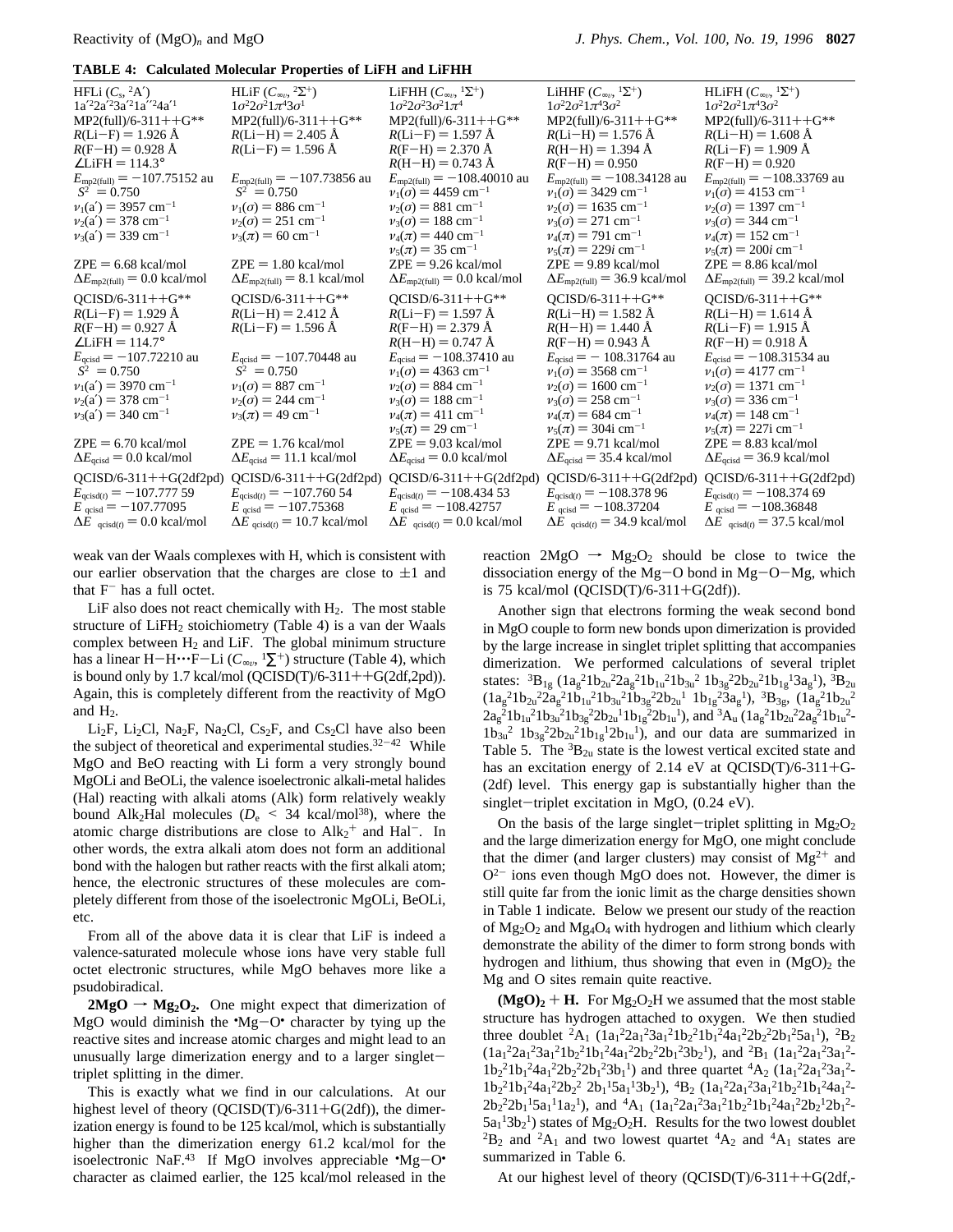| $Mg_2O_2(D_{2h}, {}^{1}A_g)$<br>$1a_8^21b_{2u}^22a_8^21b_{1u}^21b_{3u}^2$<br>$1b_{3g}^{2}2b_{2u}^{2}1b_{1g}^{2}3a_{g}^{0}3b_{1u}^{0}$<br>$MP2$ (full)/6-311+G*<br>$R(Mg-O) = 1.911 \text{ Å}$<br>$R(Mg-Mg) = 2.455$<br>$R(O-O) = 2.930$ Å<br>$E_{\text{mp2(full)}} = -549.77893$ au                               | $Mg_2O_2 (D_{2h}, {}^3B_{2u})$<br>$1a_g^2 1b_{2u}^2 2a_g^2 1b_{1u}^2 1b_{3u}^2$<br>$1b_{3g}^{2}2b_{2u}^{1}1b_{1g}^{2}3a_{g}^{1}$<br>$MP2$ (full)/6-311+G*<br>$R(Mg-O) = 1.904$ Å<br>$R(Mg-Mg) = 2.903 \text{ Å}$<br>$R(O-O) = 2.465$ Å<br>$E_{\text{mp2(full)}} = -549.70720 \text{ au}$                                                               | $Mg_2O_2 (D_{2h}, {}^3B_{3g})$<br>$1a_8^21b_{2u}^22a_8^21b_{1u}^21b_{3u}^2$<br>$1b_{3g}^{2}2b_{2u}^{1}1b_{1g}^{2}2b_{1u}^{1}$<br>$MP2$ (full)/6-311+G*<br>$R(Mg-O) = 1.904$ Å<br>$R(Mg-Mg) = 2.909 \text{ Å}$<br>$R(O-O) = 2.455$ Å<br>$E_{\text{mp2(full)}} = -549.67523$ au                                                                     | $Mg_2O_2(D_{2h}, {}^3B_{1g})$<br>$1a_8^21b_{2u}^22a_8^21b_{1u}^21b_{3u}^2$<br>$1b_{3g}^{2}2b_{2u}^{2}1b_{1g}^{1}3a_{g}^{1}$<br>$MP2$ (full)/6-311+G*<br>$R(Mg-O) = 1.911 \text{ Å}$<br>$R(Mg-Mg) = 2.720 \text{ Å}$<br>$R(O-O) = 2.685$ Å<br>$E_{\text{mp2(full)}} = -549.67445 \text{ au}$                                                             | $Mg_2O_2(D_{2h}, {}^3A_u)$<br>$1a_8^21b_{2u}^22a_8^21b_{1u}^21b_{3u}^2$<br>$1b_{3g}^{2}2b_{2u}^{2}1b_{1g}^{1}2b_{1u}^{1}$<br>$MP2$ (full)/6-311+G*<br>$R(Mg-O) = 1.927 \text{ Å}$<br>$R(Mg-Mg) = 2.740 \text{ Å}$<br>$R(O-O) = 2.709 \text{ Å}$<br>$E_{\text{mp2(full)}} = -549.64262$ au                                                           |
|-------------------------------------------------------------------------------------------------------------------------------------------------------------------------------------------------------------------------------------------------------------------------------------------------------------------|--------------------------------------------------------------------------------------------------------------------------------------------------------------------------------------------------------------------------------------------------------------------------------------------------------------------------------------------------------|---------------------------------------------------------------------------------------------------------------------------------------------------------------------------------------------------------------------------------------------------------------------------------------------------------------------------------------------------|---------------------------------------------------------------------------------------------------------------------------------------------------------------------------------------------------------------------------------------------------------------------------------------------------------------------------------------------------------|-----------------------------------------------------------------------------------------------------------------------------------------------------------------------------------------------------------------------------------------------------------------------------------------------------------------------------------------------------|
| $v_1(a_g) = 631$ cm <sup>-1</sup><br>$v_2(a_g) = 416$ cm <sup>-1</sup><br>$v_3(b_{3g}) = 545$ cm <sup>-1</sup><br>$v_4(b_{1u}) = 569$ cm <sup>-1</sup><br>$v_5(b_{2u}) = 619$ cm <sup>-1</sup><br>$v_6(b_{3u}) = 257$ cm <sup>-1</sup><br>$ZPE = 4.34$ kcal/mol<br>$\Delta E_{\text{mp2(full)}} = 0.0 \text{ eV}$ | $\langle S^2 \rangle = 2.077$<br>$v_1(a_g) = 656$ cm <sup>-1</sup><br>$v_2(a_g) = 340$ cm <sup>-1</sup><br>$v_3(b_{3g}) = 596$ cm <sup>-1</sup><br>$v_4(b_{1u}) = 1934$ cm <sup>-1 a</sup><br>$v_5(b_{2u}) = 781$ cm <sup>-1</sup><br>$v_6(b_{3u}) = 155$ cm <sup>-1</sup><br>$ZPE = 6.38$ kcal/mol<br>$\Delta E_{\text{mp2(full)}} = 1.95 \text{ eV}$ | $\langle S^2 \rangle = 2.107$<br>$v_1(a_g) = 652 \text{cm}^{-1}$<br>$v_2(a_g) = 343$ cm <sup>-1</sup><br>$v_3(b_{3g}) = 593$ cm <sup>-1</sup><br>$v_4(b_{1u}) = 892$ cm <sup>-1</sup><br>$v_5(b_{2u}) = 970$ cm <sup>-1</sup><br>$v_6(b_{3u}) = 135$ cm <sup>-1</sup><br>$ZPE = 5.13$ kcal/mol<br>$\Delta E_{\text{mp2(full)}} = 2.82 \text{ eV}$ | $\langle S^2 \rangle = 2.264$<br>$v_1(a_g) = 656$ cm <sup>-1</sup><br>$v_2(a_g) = 367$ cm <sup>-1</sup><br>$v_3(b_{3g}) = 588$ cm <sup>-1</sup><br>$v_4(b_{1u}) = 1629$ cm <sup>-1,a</sup><br>$v_5(b_{2u}) = 324i$ cm <sup>-1</sup><br>$v_6(b_{3u}) = 143$ cm <sup>-1</sup><br>$ZPE = 4.84$ kcal/mol<br>$\Delta E_{\text{mp2(full)}} = 2.84 \text{ eV}$ | $\langle S^2 \rangle = 2.299$<br>$v_1(a_g) = 626$ cm <sup>-1</sup><br>$v_2(a_g) = 372$ cm <sup>-1</sup><br>$v_3(b_{3g}) = 559$ cm <sup>-1</sup><br>$v_4(b_{1u}) = 792$ cm <sup>-1</sup><br>$v_5(b_{2u}) = 878i$ cm <sup>-1</sup><br>$v_6(b_{3u}) = 62$ cm <sup>-1</sup><br>$ZPE = 3.44$ kcal/mol<br>$\Delta E_{\text{mp2(full)}} = 3.70 \text{ eV}$ |
| $QCISD/6-311+G(2df)$<br>$E_{\text{qcisd(t)}} = -549.60055$<br>$E_{\text{qcisd}} = -549.57543$<br>$\Delta F_{\text{mink}} = 0.0 \text{ kcal/mol}$                                                                                                                                                                  | $QCISD/6-311+G(2df)$<br>$E_{\text{qcisd(t)}} = -549.54315$<br>$E_{\text{qcisd}} = -549.51818$<br>$\Delta E_{\text{max}} = 1.56 \text{ eV}$                                                                                                                                                                                                             |                                                                                                                                                                                                                                                                                                                                                   |                                                                                                                                                                                                                                                                                                                                                         |                                                                                                                                                                                                                                                                                                                                                     |

*<sup>a</sup>* This frequency could be affected by a symmetry-broken problem.

|  | <b>TABLE 6: Calculated Molecular Properties of <math>Mg_2O_2H</math></b> |  |  |  |  |  |
|--|--------------------------------------------------------------------------|--|--|--|--|--|
|--|--------------------------------------------------------------------------|--|--|--|--|--|

 $\Delta E_{\text{qcisd}(t)} = 0.0 \text{ kcal/mol}$   $\Delta E_{\text{qcisd}(t)} = 1.56 \text{ eV}$ 

| $Mg_2O_2H (C_{2\nu}, {}^2A_1)$<br>$1a_1^22a_1^23a_1^21b_2^21b_1^24a_1^2$<br>$2b2^{2}2b1^{2}5a1^{1}$                                                    | $Mg_2O_2H (C_{2\nu}, {}^2B_2)$<br>$1a_1^22a_1^23a_1^21b_2^21b_1^22b_2^24a_1^2$<br>$2b_1^23b_2^1$                                                | $Mg_2O_2H (C_{2\nu}, {}^4A_2)$<br>$1a_1^22a_1^23a_1^21b_2^21b_1^24a_1^2$<br>$2b_2^22b_1^15a_1^13b_2^1$                                          | $Mg_2O_2H (C_{2\nu}, {}^4A_1)$<br>$1a_1^22a_1^23a_1^21b_2^21b_1^24a_1^22b_2^1$<br>$2b_1^25a_1^13b_2^1$                                                 |
|--------------------------------------------------------------------------------------------------------------------------------------------------------|-------------------------------------------------------------------------------------------------------------------------------------------------|-------------------------------------------------------------------------------------------------------------------------------------------------|--------------------------------------------------------------------------------------------------------------------------------------------------------|
| $MP2$ (full)/6-311++G**                                                                                                                                | $MP2$ (full)/6-311++G**<br>$R(Mg-OH) = 2.005 \text{ Å}$                                                                                         | $MP2$ (full)/6-311++G**                                                                                                                         | $MP2$ (full)/6-311++G**<br>$R(Mg-OH) = 1.965 \text{ Å}$                                                                                                |
| $R(Mg-OH) = 1.976 \text{ Å}$<br>$R(Mg-Mg) = 3.107 \text{ Å}$                                                                                           | $R(Mg-Mg) = 2.710 \text{ Å}$                                                                                                                    | $R(Mg-OH) = 1.990 \text{ Å}$<br>$R(Mg-Mg) = 3.049 \text{ Å}$                                                                                    | $R(Mg-Mg) = 2.961 \text{ Å}$                                                                                                                           |
| $R(O-O) = 2.555$ Å                                                                                                                                     | $R(O-O) = 2.795 \text{ Å}$                                                                                                                      | $R(O-O) = 2.674 \text{ Å}$                                                                                                                      | $R(O-O) = 2.805$ Å                                                                                                                                     |
| $R(O-H) = 0.966$ Å                                                                                                                                     | $R(O-H) = 0.956 \text{ Å}$                                                                                                                      | $R(O-H) = 0.958$                                                                                                                                | $R(O-H) = 0.957$                                                                                                                                       |
| $E_{\text{mp2(full)}} = -550.35675$<br>$\langle S^2 \rangle = 0.823$                                                                                   | $E_{\text{mp2(full)}} = -550.37638$ au<br>$\langle S^2 \rangle = 0.755$                                                                         | $E_{\text{mp2(full)}} = -550.343\,72$ au<br>$\langle S^2 \rangle = 3.757$                                                                       | $E_{\text{mp2(full)}} = -550.313\,07$ au<br>$\langle S^2 \rangle = 3.756$                                                                              |
| $v_1(a_1) = 3847$ cm <sup>-1</sup>                                                                                                                     | $v_1(a_1) = 3977$ cm <sup>-1</sup>                                                                                                              | $v_1(a_1) = 3962$ cm <sup>-1</sup>                                                                                                              | $v_1(a_1) = 3979$ cm <sup>-1</sup>                                                                                                                     |
| $v_2(a_1) = 563$ cm <sup>-1</sup>                                                                                                                      | $v_2(a_1) = 600$ cm <sup>-1</sup>                                                                                                               | $v_2(a_1) = 509$ cm <sup>-1</sup>                                                                                                               | $v_2(a_1) = 527$ cm <sup>-1</sup>                                                                                                                      |
| $v_3(a_1) = 499$ cm <sup>-1</sup>                                                                                                                      | $v_3(a_1) = 512$ cm <sup>-1</sup>                                                                                                               | $v_3(a_1) = 441$ cm <sup>-1</sup>                                                                                                               | $v_3(a_1) = 404$ cm <sup>-1</sup>                                                                                                                      |
| $v_4(a_1) = 359$ cm <sup>-1</sup>                                                                                                                      | $v_4(a_1) = 366$ cm <sup>-1</sup>                                                                                                               | $v_4(a_1) = 304$ cm <sup>-1</sup>                                                                                                               | $v_4(a_1) = 301$ cm <sup>-1</sup>                                                                                                                      |
| $v_5(b_1) = 278$ cm <sup>-1</sup>                                                                                                                      | $v_5(b_1) = 395$ cm <sup>-1</sup>                                                                                                               | $v_5(b_1) = 444$ cm <sup>-1</sup>                                                                                                               | $v_5(b_1) = 398$ cm <sup>-1</sup>                                                                                                                      |
| $v_6(b_1) = 54$ cm <sup>-1</sup>                                                                                                                       | $v_6(b_1) = 187$ cm <sup>-1</sup>                                                                                                               | $v_6(b_1) = 69$ cm <sup>-1</sup>                                                                                                                | $v_6(b_1) = 142$ cm <sup>-1</sup>                                                                                                                      |
| $v_7(b_2) = 772$ cm <sup>-1</sup>                                                                                                                      | $v_7(b_2) = 784$ cm <sup>-1</sup>                                                                                                               | $v_7(b_2) = 735$ cm <sup>-1</sup>                                                                                                               | $v_7(b_2) = 717$ cm <sup>-1</sup>                                                                                                                      |
| $v_8(b_2) = 622$ cm <sup>-1</sup>                                                                                                                      | $v_8(b_2) = 674$ cm <sup>-1</sup>                                                                                                               | $v_8(b_2) = 495$ cm <sup>-1</sup>                                                                                                               | $v_8(b_2) = 514$ cm <sup>-1</sup>                                                                                                                      |
| $v_9(b_2) = 432$ cm <sup>-1</sup>                                                                                                                      | $v_9(b_2) = 431$ cm <sup>-1</sup>                                                                                                               | $v_9(b_2) = 411$ cm <sup>-1</sup>                                                                                                               | $v_9(b_2) = 313$ cm <sup>-1</sup>                                                                                                                      |
| $ZPE = 10.62$ kcal/mol                                                                                                                                 | $ZPE = 11.33$ kcal/mol                                                                                                                          | $ZPE = 10.53$ kcal/mol                                                                                                                          | $ZPE = 10.43$ kcal/mol                                                                                                                                 |
| $\Delta E_{\text{mp2(full)}} = 0.0 \text{ eV}$                                                                                                         | $\Delta E_{\text{mp2(full)}} = -0.53 \text{ eV}$                                                                                                | $\Delta E_{\text{mp2(full)}} = 0.36 \text{ eV}$                                                                                                 | $\Delta E_{\text{mp2(full)}} = 1.19 \text{ eV}$                                                                                                        |
| $QCISD(T)/6-311++G(2df,2pd)$<br>$E_{\text{qcisd}(t)} = -550.20499$<br>$E_{\text{qcisd}} = -550.17374$<br>$\Delta E_{\text{qcisd}(t)} = 0.0 \text{ eV}$ | $QCISD(T)/6-311++G(2df,2pd)$<br>$E_{\text{qcisd}(t)} = -550.20423$<br>$E_{\text{qcisd}} = -550.18084$<br>$\Delta E_{\text{acisd}(t)} = 0.02$ eV | $QCISD(T)/6-311++G(2df,2pd)$<br>$E_{\text{qcisd}(t)} = -550.16985$<br>$E_{\text{qcisd}} = -550.15398$<br>$\Delta E_{\text{acisd}(t)} = 0.96$ eV | $QCISD(T)/6-311++G(2df,2pd)$<br>$E_{\text{acisdf}t} = -550.14037$<br>$E_{\text{qcisd}} = -550.12430$<br>$\Delta E_{\text{qcisd}(t)} = 1.76 \text{ eV}$ |
|                                                                                                                                                        |                                                                                                                                                 |                                                                                                                                                 |                                                                                                                                                        |

2pd)) the  ${}^{2}A_1$  and  ${}^{2}B_2$  states of Mg<sub>2</sub>O<sub>2</sub>H were found to have nearly the same energy, and both states are predicted to be true local minima in  $C_{2v}$  symmetry. In the <sup>2</sup>B<sub>2</sub> state, the unpaired electron is located on the magnesium sites (50% at each Mg atom), while in the  ${}^{2}A_1$  state, the unpaired electron is located 65% at the oxygen atom not bound to the hydrogen with the rest of the unpaired electron density located on the magnesium atoms.

The lowest  ${}^4A_2$  quartet state is only 0.96 eV less stable than the  ${}^2A_1$  and  ${}^2B_2$  states. In this state, the unpaired electron density is located (1.1 e) at the oxygen atom not bound to the hydrogen and (0.94 e) at every magnesium atom. The doublet-quartet excitation energy in  $Mg_2O_2H$  is substantially less than the singlet-triplet excitation (1.56 eV) energy in the pure  $Mg_2O_2$ dimer. We interpret this to mean that hydrogen atom "chemisorption" to an O site of  $Mg_2O_2$  partially restores the radicallike activity of the species. The energy released in the reaction of a H atom with  $(MgO)_2$  is 58 kcal/mol at the QCISD(T)/6- $311++G(2df,2pd)$  level which is considerably less than that released when a H atom reacts with MgO (120 kcal/mol). The reactivity of the dimer is lower than that of the monomer, but the dimer remains a very reactive molecule, able to form a strong bond to H.

 $(MgO)_2$  + **Li.** For  $Mg_2O_2Li$  we studied the analogous doublet and quartet states (see Table 7). The doublet  ${}^{2}A_1$  state is a true minimum on the potential energy surface and is the lowest electronic state for this molecule. The  ${}^{2}B_{2}$  lowest excited state is a local minimum too that is 0.96 eV (at QCISD(T)/6-  $311+G(2df)$ ) less stable than the ground state, which is different from the Mg<sub>2</sub>O<sub>2</sub>H case where both  ${}^2A_1$  and  ${}^2B_2$  states were found to have essentially the same energy. However, the electronic structures of the <sup>2</sup>A<sub>1</sub> states are different for  $Mg_2O_2H$  and  $Mg_2O_2$ -Li. In the former molecule, the unpaired electron is located mostly at the oxygen atom not bound to the hydrogen, while in Mg2O2Li the unpaired electron is located on two magnesium atoms.

Coordination of a hydrogen or lithium atom to  $Mg_2O_2$  creates unpaired electron density at the magnesium atoms in the lowest electronic states. The lowest  ${}^{4}B_2$  quartet state of Mg<sub>2</sub>O<sub>2</sub>Li is a local minimum but is  $1.75$  eV (at QCISD(T)/6-311+G(2df))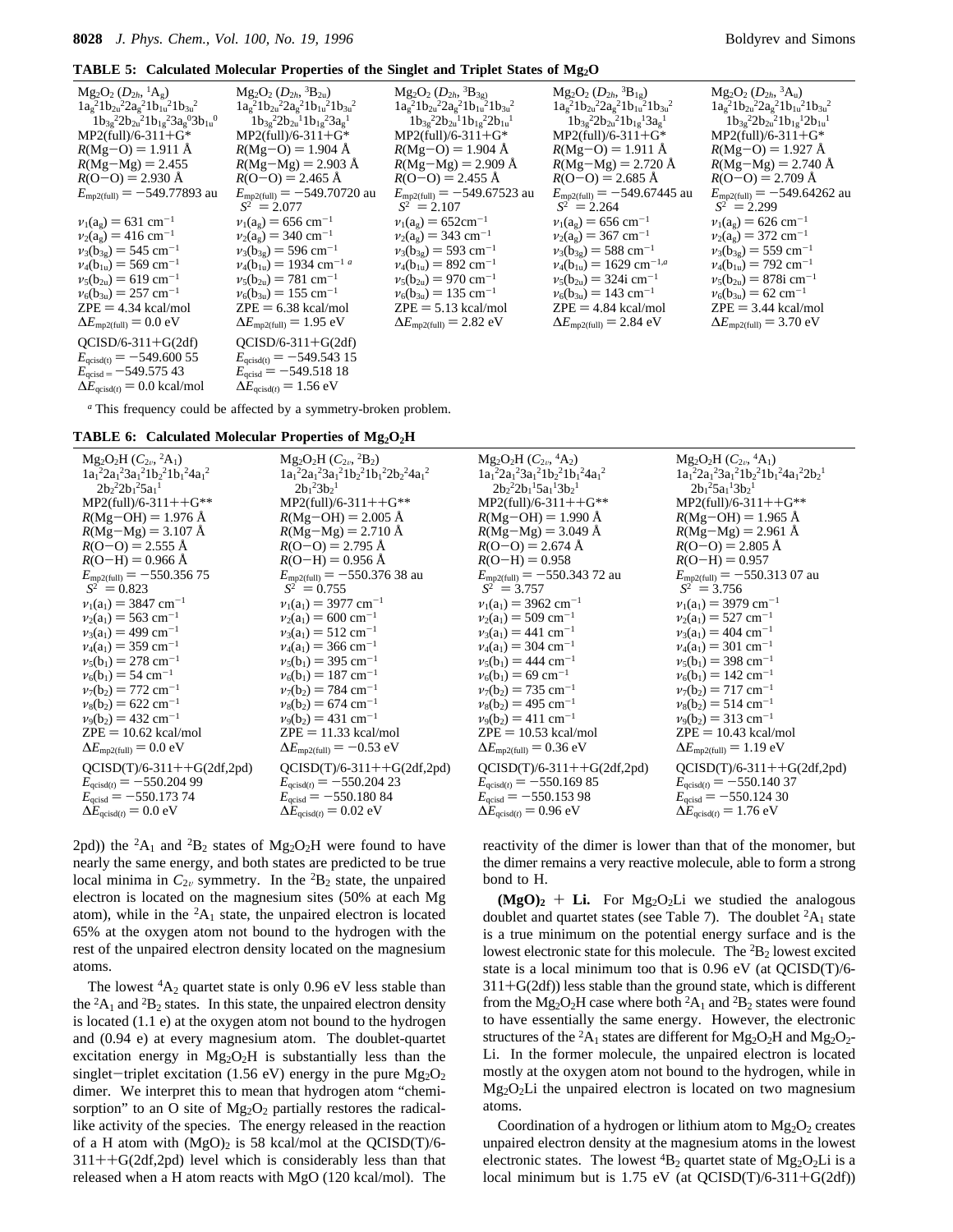

 $Mg_4O_4$  (T<sub>d</sub>, <sup>1</sup>A<sub>1</sub>)

 $Mg_4O_4H$  (C<sub>3v</sub>, <sup>2</sup>A<sub>1</sub>)

 $Mg_4O_4Li$  (C<sub>3v</sub>, <sup>2</sup>A<sub>1</sub>)

**Figure 1.** Optimized geometries (at MP2/6-311+G\*) of the Mg<sub>4</sub>O<sub>4</sub> ( $T_d$ , <sup>1</sup>A<sub>1</sub>), Mg<sub>4</sub>O<sub>4</sub>H ( $C_{3v}$ , <sup>2</sup>A<sub>1</sub>), and Mg<sub>4</sub>O<sub>4</sub>Li ( $C_{3v}$ , <sup>2</sup>A<sub>1</sub>) clusters. Distances in a postroms and bond angles in degrees angstroms and bond angles in degrees.

### TABLE 7: Calculated Molecular Properties of Mg<sub>2</sub>O<sub>2</sub>Li

| $Mg_2O_2Li (C_{2v}, {}^2A_1)$                 | $Mg_2O_2Li (C_{2v}, {}^2B_2)$                   | $Mg_2O_2Li (C_{2\nu}, {}^4B_2)$                 | $Mg_2O_2Li (C_{2\nu}, {}^4A_2)$                 |
|-----------------------------------------------|-------------------------------------------------|-------------------------------------------------|-------------------------------------------------|
| $1a_1^22a_1^23a_1^21b_2^21b_1^22b_2^2$        | $1a_1^22a_1^23a_1^21b_2^21b_1^24a_1^2$          | $1a_1^22a_1^23a_1^21b_2^21b_1^22b_2^2$          | $1a_1^22a_1^23a_1^21b_2^21b_1^24a_1^2$          |
| $4a_1^22b_1^25a_1^1$                          | $2b_2^22b_1^23b_2^1$                            | $2b_1{}^24a_1{}^15a_1{}^13b_2{}^1$              | $2b_2^22b_1^15a_1^13b_2^1$                      |
| $MP2$ (full)/6-311+G*                         | $MP2$ (full)/6-311+G*                           | $MP2$ (full)/6-311+G*                           | $MP2$ (full)/6-311+G*                           |
| $R(Mg-OLi) = 1.970 \text{ Å}$                 | $R(Mg-OLi) = 1.978 \text{ Å}$                   | $R(Mg-OLi) = 1.957 \text{ Å}$                   | $R(Mg-OLi) = 1.946 \text{ Å}$                   |
| $R(Mg-Mg) = 2.548 \text{ Å}$                  | $R(Mg-Mg) = 2.591 \text{ Å}$                    | $R(Mg-Mg) = 3.041 \text{ Å}$                    | $R(Mg-Mg) = 2.891 \text{ Å}$                    |
| $R(O-O) = 2.870 \text{ Å}$                    | $R(O-O) = 2.890 \text{ Å}$                      | $R(O-O) = 2.539 \text{ Å}$                      | $R(O-O) = 2.803 \text{ Å}$                      |
| $R(O-Li) = 1.688 \text{ Å}$                   | $R(O-Li) = 1.681 \text{ Å}$                     | $R(O-Li) = 1.687$                               | $R(O-Li) = 1.688$                               |
| $E_{\text{mp2(full)}} = -557.32547$ au        | $E_{\text{mp2(full)}} = -557.28815$             | $E_{\text{mp2(full)}} = -557.25830 \text{ au}$  | $E_{\text{mp2(full)}} = -557.25978$ au          |
| $\langle S^2 \rangle = 0.817$                 | $\langle S^2 \rangle = 0.755$                   | $\langle S^2 \rangle = 3.761$                   | $\langle S^2 \rangle = 3.758$                   |
| $v_1(a_1) = 1135$ cm <sup>-1</sup>            | $v_1(a_1) = 860$ cm <sup>-1</sup>               | $v_1(a_1) = 845$ cm <sup>-1</sup>               | $v_1(a_1) = 853$ cm <sup>-1</sup>               |
| $v_2(a_1) = 865$ cm <sup>-1</sup>             | $v_2(a_1) = 598$ cm <sup>-1</sup>               | $v_2(a_1) = 490$ cm <sup>-1</sup>               | $v_2(a_1) = 480$ cm <sup>-1</sup>               |
| $v_3(a_1) = 481$ cm <sup>-1</sup>             | $v_3(a_1) = 474$ cm <sup>-1</sup>               | $v_3(a_1) = 430$ cm <sup>-1</sup>               | $v_3(a_1) = 442$ cm <sup>-1</sup>               |
| $v_4(a_1) = 385$ cm <sup>-1</sup>             | $v_4(a_1) = 371$ cm <sup>-1</sup>               | $v_4(a_1) = 292$ cm <sup>-1</sup>               | $v_4(a_1) = 316$ cm <sup>-1</sup>               |
| $v_5(b_1) = 237$ cm <sup>-1</sup>             | $v_5(b_1) = 215$ cm <sup>-1</sup>               | $v_5(b_1) = 145$ cm <sup>-1</sup>               | $v_5(b_1) = 149$ cm <sup>-1</sup>               |
| $v_6(b_1) = 81$ cm <sup>-1</sup>              | $v_6(b_1) = 107$ cm <sup>-1</sup>               | $v_6(b_1) = 31$ cm <sup>-1</sup>                | $v_6(b_1) = 87$ cm <sup>-1</sup>                |
| $v_7(b_2) = 702$ cm <sup>-1</sup>             | $v_7(b_2) = 673$ cm <sup>-1</sup>               | $v_7(b_2) = 577$ cm <sup>-1</sup>               | $v_7(b_2) = 562$ cm <sup>-1</sup>               |
| $v_8(b_2) = 538$ cm <sup>-1</sup>             | $v_8(b_2) = 483$ cm <sup>-1</sup>               | $v_8(b_2) = 452$ cm <sup>-1</sup>               | $v_8(b_2) = 384$ cm <sup>-1</sup>               |
| $v_9(b_2) = 110$ cm <sup>-1</sup>             | $v_9(b_2) = 59$ cm <sup>-1</sup>                | $v_9(b_2) = 105$ cm <sup>-1</sup>               | $v_9(b_2) = 97$ cm <sup>-1</sup>                |
| $ZPE = 6.48$ kcal/mol                         | $ZPE = 5.49$ kcal/mol                           | $ZPE = 4.81$ kcal/mol                           | $ZPE = 4.82$ kcal/mol                           |
| $\Delta E_{\text{mp2(full)}} = 0.0$           | $\Delta E_{\text{mp2(full)}} = 1.02 \text{ eV}$ | $\Delta E_{\text{mp2(full)}} = 1.83 \text{ eV}$ | $\Delta E_{\text{mp2(full)}} = 1.79 \text{ eV}$ |
| $QCISD(T)/6-311+G(2df)$                       | $QCISD(T)/6-311+G(2df)$                         | $QCISD(T)/6-311+G(2df)$                         | $QCISD(T)/6-311+G(2df)$                         |
| $E_{\text{qcisd}(t)} = -557.13610$            | $E_{\text{qcisd}(t)} = -557.100\ 70$            | $E_{\text{qcisd}(t)} = -557.07167$              | $E_{\text{qcisd}(t)} = -557.07093$              |
| $E_{\text{qcisd}} = -557.10951$               | $E_{\text{qcisd}} = -557.07494$                 | $E_{\text{qcisd}} = -557.05274$                 | $E_{\text{qcisd}} = -557.052\,71$               |
| $\Delta E_{\text{qcisd}(t)} = 0.0 \text{ eV}$ | $\Delta E_{\text{acisd}(t)} = 0.96 \text{ eV}$  | $\Delta E_{\text{qcisd}(t)} = 1.75 \text{ eV}$  | $\Delta E_{\text{qcisd}(t)} = 1.77 \text{ eV}$  |
|                                               |                                                 |                                                 |                                                 |

less stable than the  ${}^{2}A_1$  ground state. The electron density distribution in this quartet state is very similar to that of  $Mg_2O_2H$  ${}^{4}A_2$ . The unpaired electron density is located (1.0 e) at the oxygen atom not bound to the hydrogen and (1.0 e) at each magnesium atom.

The dissociation energy of Mg<sub>2</sub>O<sub>2</sub>Li (<sup>2</sup>A<sub>1</sub>) into Mg<sub>2</sub>O<sub>2</sub> + Li was found to be 65 kcal/mol, which compares with 93 kcal/ mol for the dissociation of MgOLi into  $MgO + Li$  (all at  $QCISD(T)/6-311+G(2df)$ .

While the dissociation energies of  $Mg_2O_2H$  into  $Mg_2O_2 + H$ and of  $Mg_2O_2Li$  into  $Mg_2O_2 + Li$  are lower than the corresponding dissociation energies of MgOH into  $MgO + H$  and MgOLi into MgO + Li, we conclude that the  $Mg_2O_2$  dimer is still a very reactive species, a result of the remaining pseudobiradical character and atomic charges that differ from  $\pm 2$ .

 $(MgO)_4$ , + **H** or Li. For  $Mg_4O_4$  we studied only one T<sub>d</sub>  $({}^{1}A_{1})$  structure (see Figure 1). As we observed earlier, MgO dimerization diminishes the  $^{\circ}Mg-O^{\circ}$  character, as a result of which the character in the dimer are closer to the  $+2$  and  $-2$ which, the charges in the dimer are closer to the  $+2$  and  $-2$ limit and consequently  $Mg_2O_2$  is less reactive (to  $H_2$  or H or Li) than MgO. As one can see in Table 1, the atomic charges do not change much when moving from the dimer to the tetramer, although they become somewhat closer to the ionic limit.

The exothermicity of the reaction  $2Mg_2O_2 \rightarrow Mg_4O_4$  was found to be 159 kcal/mol (at MP2/6-311+G\*) which is larger than that (120 kcal/mol at MP2/6-311+G\*) of the 2MgO  $\rightarrow$ 

Mg2O2 reaction. The energy gain per molecule (100 kcal/mol) upon formation of  $Mg_4O_4$  from MgO is also higher than the energy of the formation  $Mg_2O_2$  from MgO per molecule (60 kcal/mol).

Because we used H and Li atoms as probes for reactivity of MgO and  $Mg_2O_2$ , we performed similar calculations for Mg4O4H and Mg4O4Li but at a lower level of theory (MP2/6-  $311++G^{**}$ ) due to computational constraints.

For Mg<sub>4</sub>O<sub>4</sub>H, we studied only one  $C_{3v}$  (<sup>2</sup>A<sub>1</sub>) structure with the hydrogen coordinated to the oxygen (as shown in Figure 1). We believe this to be the most stable isomer based on our experience with the smaller clusters. Because of the relatively large size of this molecule, vibrational frequency calculations were not performed. The exothermicity of  $Mg_4O_4 + H \rightarrow$  $Mg_4O_4H$  was found to be 57 kcal/mol (at PMP2/6-311++ $G^{**}$ ) which compares to 61 kcal/mol (at MP2(full)/6-311++ $G^{**}$ ) for  $Mg_2O_2 + H \rightarrow Mg_2O_2H$  and to 126 kcal/mol (at MP2(full)/ 6-311++ $G^{**}$ ) for MgO + H  $\rightarrow$  MgOH.

For Mg<sub>4</sub>O<sub>4</sub>Li we also studied only one  $C_{3v}$  (<sup>2</sup>A<sub>1</sub>) structure with lithium coordinated to oxygen (see Figure 1). Again because of the relatively large size of this molecule, frequency calculations were not performed. The exothermicity of this reaction was found to be 44 kcal/mol (at PMP2/6-311++ $G^{**}$ ) which compares to 64 kcal/mol (at MP2(full)/6-311++G\*\*) for  $Mg_2O_2 + Li \rightarrow Mg_2O_2Li$  and to 102 kcal/mol (at MP2- $(full)/6-311++G^{**}$  for MgO + Li  $\rightarrow$  MgOLi.

The exothermicities for the addition reactions of lithium and